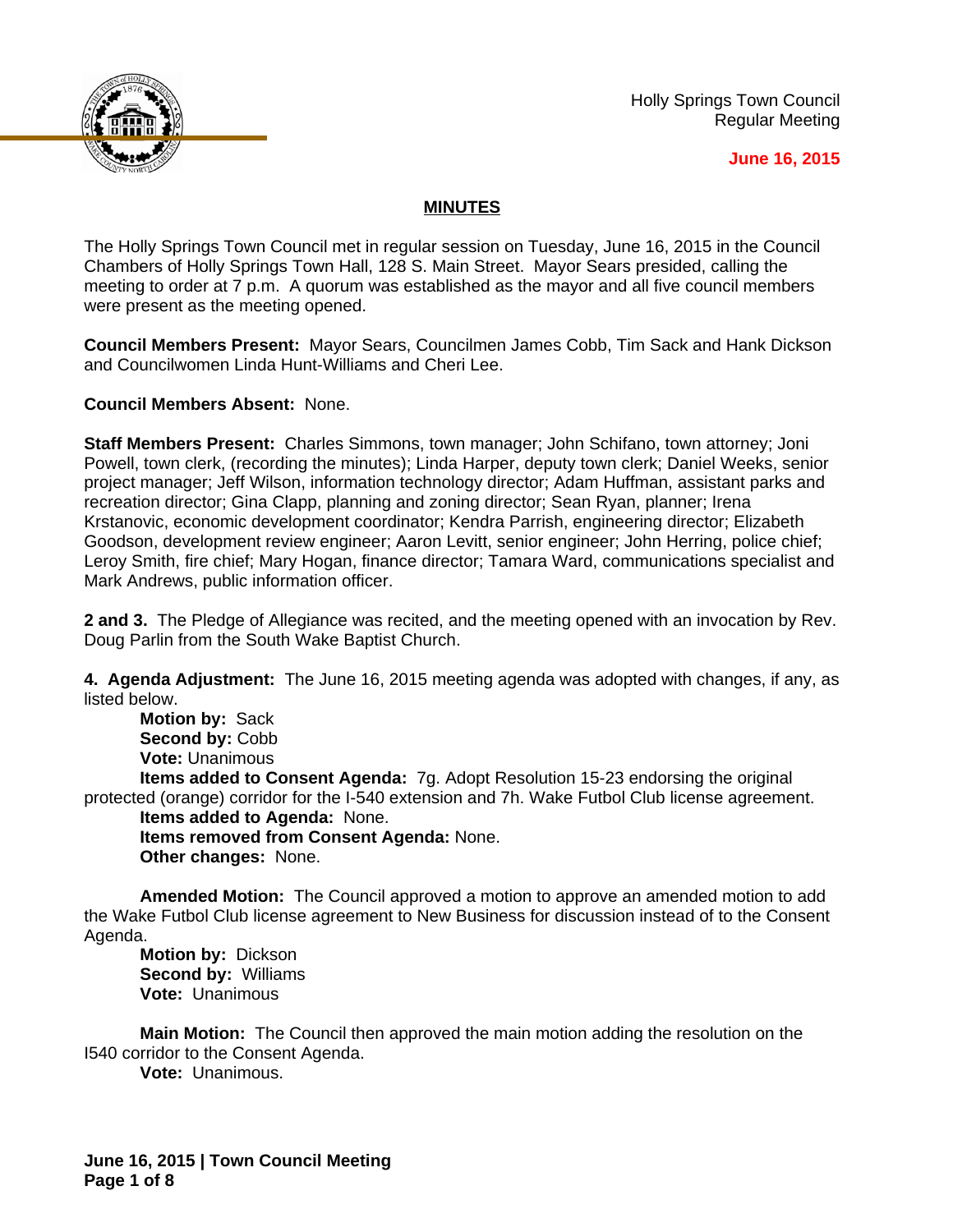**5. Public Comment:** At this time, an opportunity was provided for members of the audience who had registered to speak to address the Council on any variety of topics not listed on the night's agenda. The following comments were recorded:

Don Carter, 4812 Cornousti Ct. – Mr. Carter addressed the Council on the golf cart ordinance, suggesting changes that would allow carts on sidewalks, crosswalks and greenways. He said it would be a benefit for many who have golf carts as they could get to major park and shopping destinations without driving in cars.

**6a. Public Hearing: FY 2015-16 Operating Budget, Water and Sewer Rates – Mr. Simmons** said that at the May 27 budget workshop, Council discussed revenues and expenditures and made some minor adjustments but no major changes to the budget proposal.

He said at tonight's meeting the Council will receive public comment on the budget proposal, which has been available in its original form for public inspection in the Clerk's office and online since May.

Mr. Simmons and Mr. Weeks went over key aspects of the budget, including:

## **General Fund Highlights -**

- Tax rate remains unchanged:
	- o 43.5 cents per \$100 valuation
- Solid waste fees remain unchanged:
- o Monthly garbage \$9.50
	- o Monthly recycling \$4.25
	- o Monthly yard waste \$2.00
- Proposed increase in development and user fees:
	- o Development (Engineering and Building Code fees)
		- o Parks & Recreation rentals
		- o Fire Inspections and Plan Review
		- o Cemetery plots
		- o Golf cart registration
- New positions:
	- o (3) Firefighters mid year
	- o (1) Accountant
	- o (1) Building Inspector
	- o (1) Streets Technician
- Facility Repairs/Maintenance = \$271,750
- Capital Improvements =  $$1,430,850$
- No additional debt service

# **Utility Fund Highlights –**

- Utility rates remain unchanged
- Overall fund increase due to a few factors:
	- o Novartis fully operational
	- o Fuquay-Varina mandatory water purchase
	- o Continued residential and non-residential growth
- Transfer from water reserves is \$874k vs over \$1m previous year
- Greatest increase in expenses is Purchase for Resale from \$1.5m to \$2m
- New positions:
	- o Development Inspector
	- o Pump Station Technician
- No additional debt service
- Capital Improvements =  $$131,200$

**June 16, 2015 | Town Council Meeting Page 2 of 8**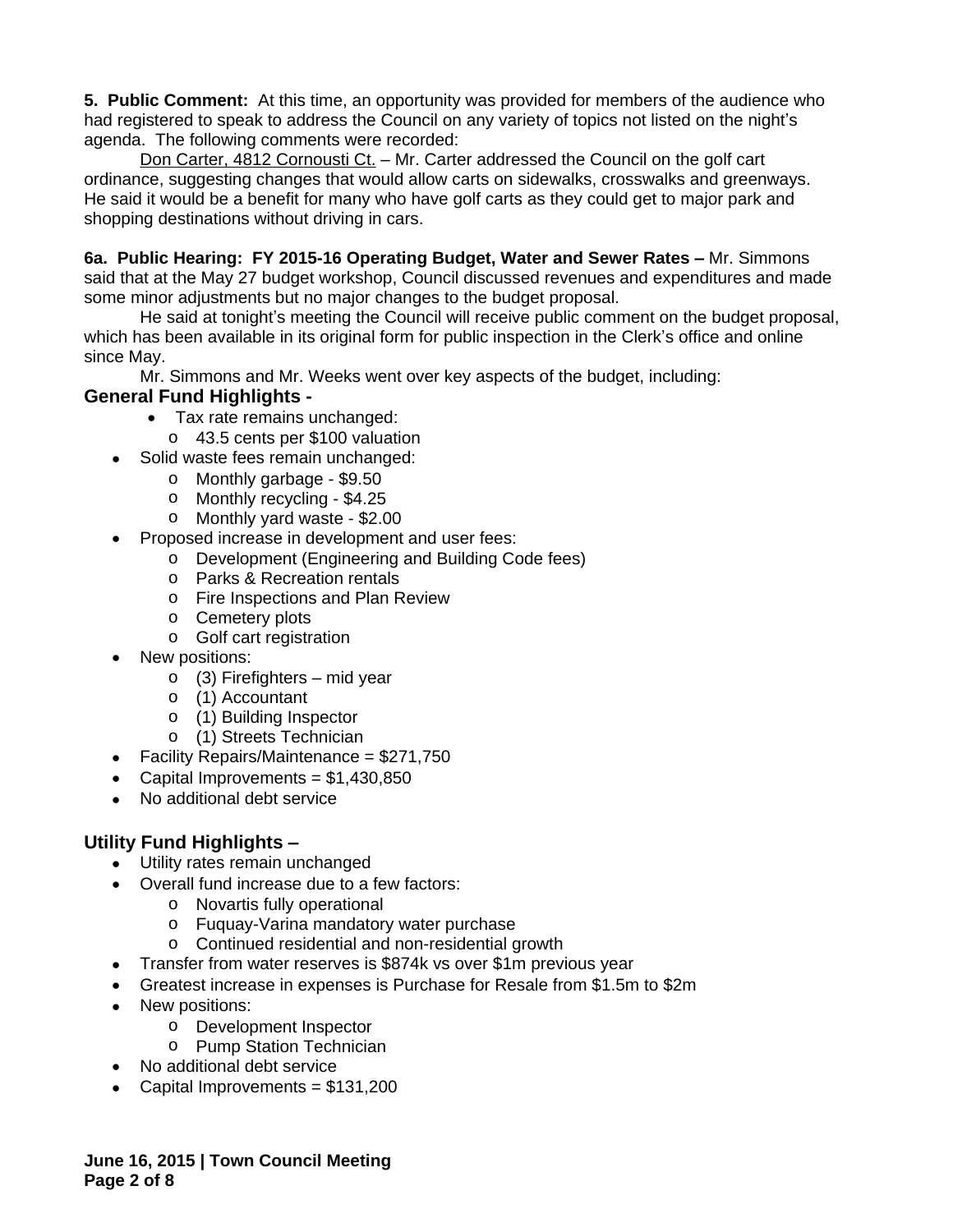### **Fee Adjustments -**

- **Engineering Development Fees**
- Building Code Inspection Fees
- Fire Inspection and Plan Review Fees
- Parks & Recreation Rental Fees
- Golf Cart Registration Fee

Mr. Weeks explained that the budget also includes \$1,562,050 in funded Capital Outlay purchases for the year. Capital outlay includes major purchases like vehicles, equipment and structures. Examples include police vehicles, public works service trucks, performance lighting, a northeast gateway feature and ultraviolet sanitation lighting for the wastewater treatment process and much more.

He said staff recommends town council take action on the proposed budget ordinance and a proposed ordinance setting the water and sewer billing rates for FY 2015-16.

With that explanation completed, Mayor Sears opened the public hearing. The following input was recorded:

George Smith, 229 Stonehedge Ct. - Mr. Smith asked the Council to consider dedicating funds toward raising the Town's recycling profile. He said it would be an investment. He described for the Council some innovative recycling bins that not only would serve as receptacles for refuse and trash but also would compact refuse using solar power.

There being no further input, the public hearing was closed.

**Action #1:** The Council approved a motion to adopt Ordinance 15-05 establishing the FY 2015-16 operating budget for the Town of Holly Springs.

**Motion by**: Williams **Second by**: Cobb **Vote:** Unanimous. *A copy of Ordinance 15-05 is attached to these minutes.*

**Action #2:** The Council approved a motion to adopt Ordinance 15-06 setting the FY 2015- 16 rates to be collected in monthly water and sewer bills.

**Motion by**: Cobb **Second by**: Sack **Vote:** Unanimous. *A copy of Ordinance 15-06 is attached to these minutes.*

**6b. Public Hearing: Rezoning Petition 15-REZ-01-** Mr. Ryan said the Town has received a request to rezone one parcel of land totaling approximately 0.51 acres from R-15: Residential to R-8: Residential. The property is situated along the north side of Earp Street, in between Collins Street and Johnson Street. The property is located within the Village District area, and the R-8: Residential request is consistent with the Village District area plan.

With that explanation completed, Mayor Sears opened the public hearing. The following input was recorded:

Frank Sturino, 104 Carrita Ct. -- Mr. Sturino addressed the Council to ask questions about the rezoning. Mayor Sears explained that the Council might not answer questions as a matter of practice but they want to hear if he has concerns.

Mr. Sturino asked if the planned development would be single-family homes; what they would look like; and how they may affect the value of his property.

There being no further input, the public hearing was closed.

Mayor Sears said he would expect that any development would increase property values in the area but that he couldn't promise.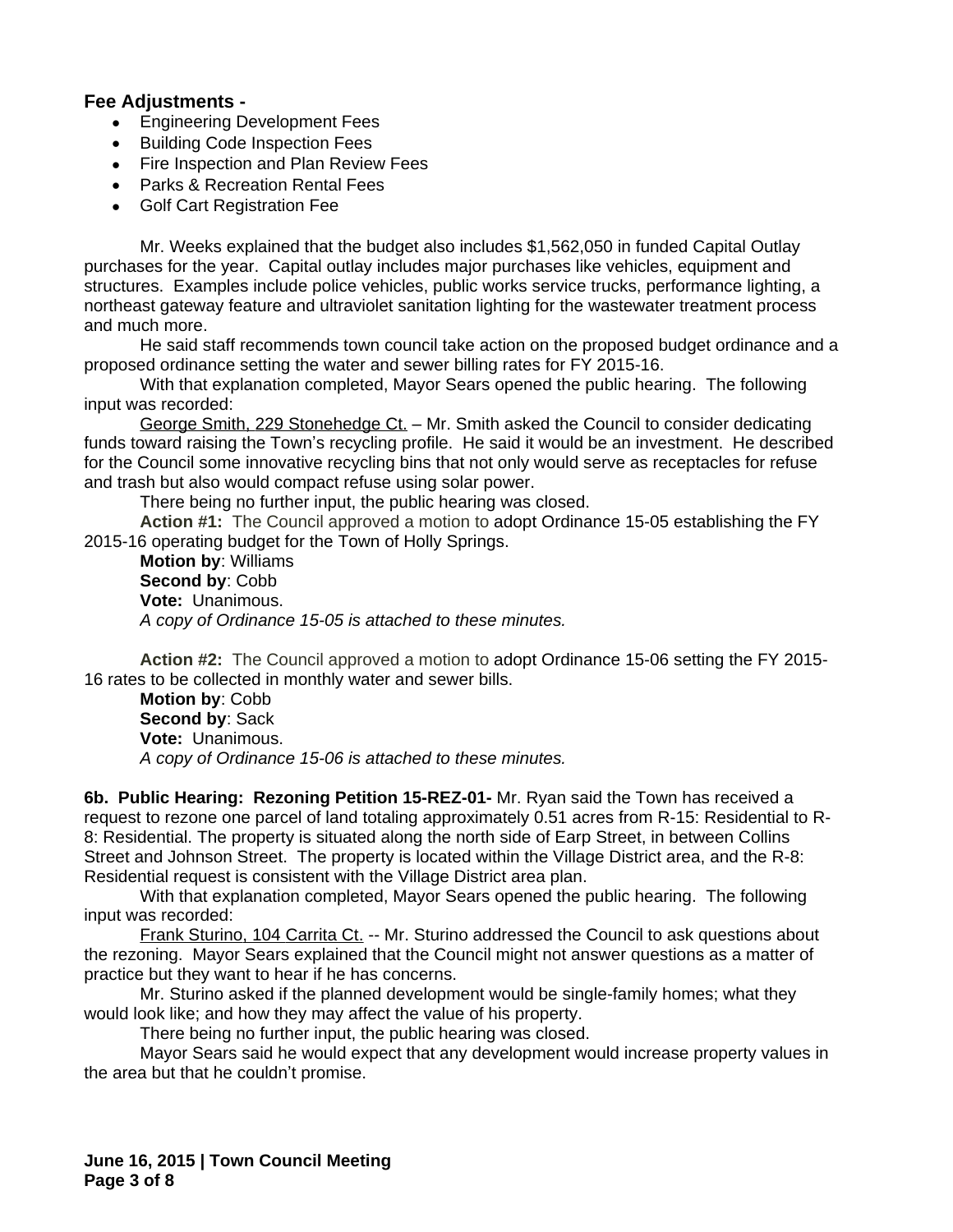Councilman Sack said the question is one of zoning so there is no exact development plan to describe what is planned. He said the rezoning request, however, is asking for a zone to allow single-family residences and not multi-family homes.

**Action #1:** The Council approved a motion to accept the following statements as being true: *"The requested zone map change from R-15 to R-8 is consistent with the Vision of Holly Springs Comprehensive Plan since the Village District Area Plan encourages the development of residential uses and indicates these properties as Residential on the Future Land Use Map. The R-8: Residential District will provide for residential uses in the Village District and will expand upon the already built environment of the Village Core."*

**Motion by**: Dickson **Second by**: Cobb **Vote:** Unanimous.

**Action #2:** The Council approved a motion to adopt ordinance 15-REZ-01 to approve and enact Zone Map Change Petition #15-REZ-01 to change the zoning of 0.51 acres of Wake County PIN #0659025743 from R-15: Residential to R-8: Residential as submitted by John Brown.

**Motion by**: Sack **Second by**: Cobb **Vote:** Unanimous. *A copy of* Ordinance 15-REZ-01 *is attached to these minutes.*

**6c. Public Hearing: Development Plan 15-DP-02, 501 Commons Drive -** Mr. Ryan said the plan proposes construction of one 4-unit townhome building on a 0.36-acre site in the Arbor Creek Planned Unit Development (PUD.) The site is located on a parcel designated by the PUD for mixed use development. Mixed use, as defined by the PUD, includes multi-family residential units. Per the standards established by the PUD, the townhome site plan and building design are regulated by R-MF-8 district guidelines as established within section 2.06 of the UDO. The proposed townhomes would be two stories in height and include an attached one-car garage.

He said the townhomes would be constructed with a combination of stone and fiber cement siding.

With that explanation completed, Mayor Sears opened the public hearing. The following input was recorded:

Howard Yelle, the applicant -- Mr. Yelle addressed Councilman Sack's questions about grading.

There being no further input, the public hearing was closed.

**Action:** The Council approved a motion to approve Development Plan #15-DP-02 to allow for multi-family dwellings in the Arbor Creek Planned Unit Development - Mixed Use District for 501 Commons Drive as submitted by Aiken & Yelle Associates, PA, dated 05/30/2015, with the following conditions:

- 1. All previous approval conditions for *Arbor Creek PUD* will apply to this plan as well.
- 2. A fee-in-lieu of upgrade will be required for this project for the Pump Station and/or Force Main.
- 3. Prior to installation of sewer, the private sewer permit must be obtained for this project.
- 4. The following items are to be included on construction drawings:
	- a. Written approval from the Post Master regarding the provision of individual mailbox delivery. If approval for individual mailboxes is not received, a cluster mailbox unit, in conformance with the Town of Holly Springs UDO, will be required.

b. All street trees shall utilize the Town of Holly Springs standard root guard.

**Motion by**: Williams **Second by**: Cobb **Vote:** Unanimous.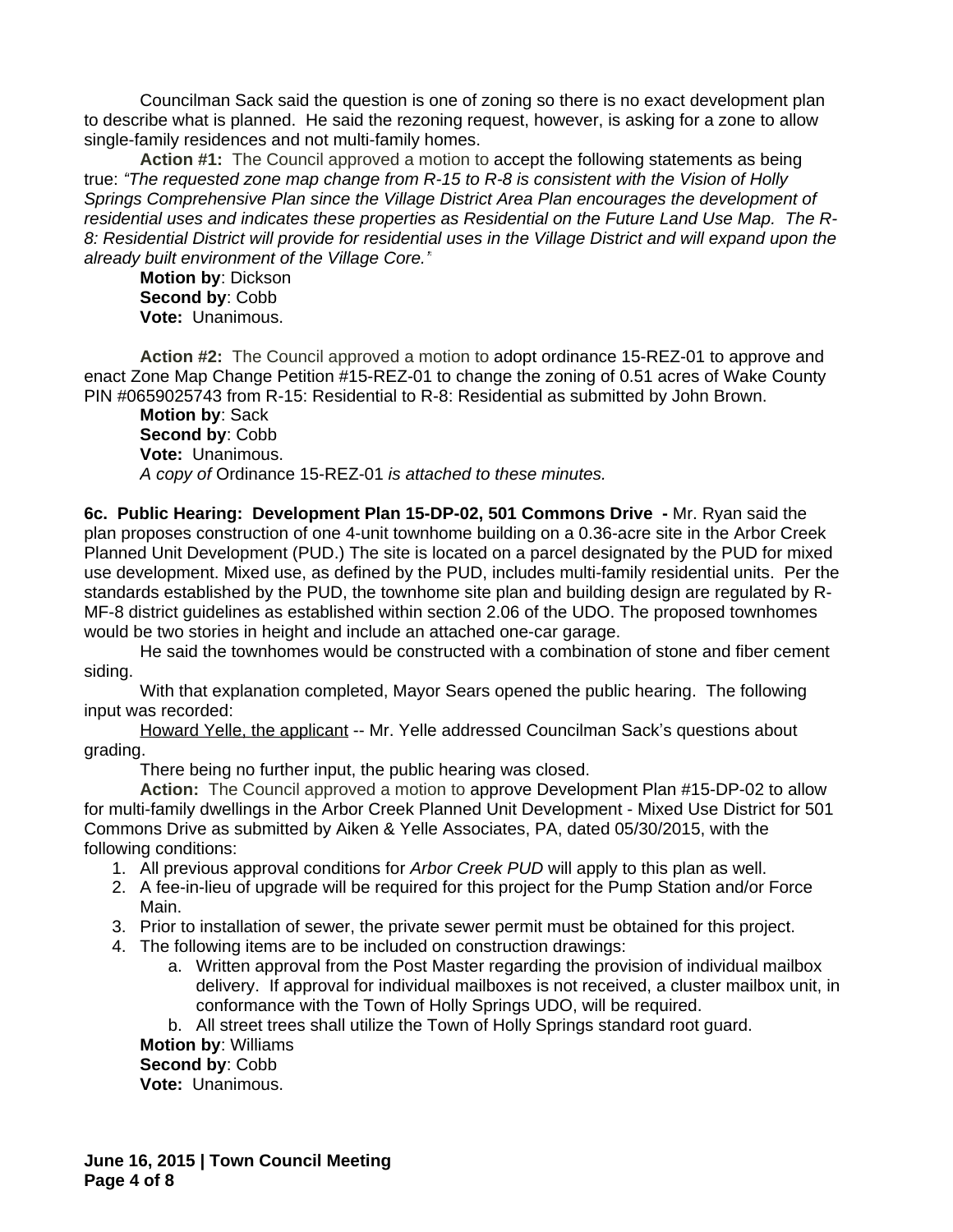**7. Consent Agenda:** The Council approved a motion to approve all items on the Consent Agenda. The motion carried following a motion by Councilman Sack, a second by Councilman Cobb and a unanimous vote. The following actions were affected:

7a. Minutes – The Council approved minutes of Town Council meetings held May 27 and June 2, 2015.

7b. Council Tax Order 2015-01 – The Council adopted Council Order 2015-01 directing Wake County to levy and collect property taxes for the Town of Holly Springs. *A copy of Council Order 2015-01 is attached to these minutes.*

7c. Personnel Policy Revisions – The Council approved personnel policy revisions.

7d. 2015 Street Improvement Project Change Order – The Council approved a contract change order to the 2015 Street Improvement project to add repairs in Ballenridge subdivision.

7e. Avent Ferry Road Widening Project – The Council approved to award a contract and approve funding in the amount of \$2,800 to Ramey Kemp for sub consulting costs for environmental work in the Avent Ferry Road widening project.

7f. Novartis / CSL Agreement - The Council approved assignment documents to transfer agreements with the Town of Holly Springs from Novartis to the company's new owner, CSL. *A copy of draft agreement is attached to these minutes.*

7g. Resolution 15-23 – The Council adopted Resolution 15-23 endorsing the original protected (orange) corridor for I540 extension. *A copy of Resolution 15-23 is attached to these minutes*

*7h. Wake Futbol Club, Inc.,- This item was moved to New Business during agenda adjustment.*

**8a. FY 2014-15 Community Agency Grant –** Councilwoman Williams said that the fiscal year began in July 2014 for civic groups to submit applications for funding from this year's grant program.

Councilwoman Williams said the town received eight applications requesting \$17,000 in funding. There is \$15,000 available in that line item.

The committee of Councilwomen Linda Hunt Williams and Cheri Lee and Councilman Hank Dickson reviewed the applications, requested supporting information from some and deliberated over the applications.

Councilwoman Lee said she has talked with some residents and was asked to reconsider the committee's recommendation to not provide funding for Interact of Wake County. She said she would recommend a grant of \$500. Councilwoman Williams agreed.

Councilman Dickson said he has no problems with Interact or YMCA and their service missions, but he feels the Town's grant program should be reserved for grassroots service groups in Holly Springs.

Councilwoman Williams commented on the application from the Martin Luther King Jr. Celebration Committee. She said the Council in years past has provided partial funding for new groups and efforts until a group gets its footing and has a proven track record. She said she looks forward to next year when the MLK committee can report on how it used the funding. She said the committee members agreed to a \$500 contribution.

The committee recommendations totaled between \$11,000 and \$12,500. The Council agreed that it had no issues with leaving any unspent funds to be placed in the fund balance if not spent in the next two weeks.

Councilman Dickson said his thought is that the money is still available even if it is in the fund balance and can be pulled down from fund balance if needed during the year to fund other needs that might arise during the year or be used to pay to support community charitable golf tournament entry fees, etc.

Beginning July 1, the community agency grant program line item will be replenished with 15,000 new dollars.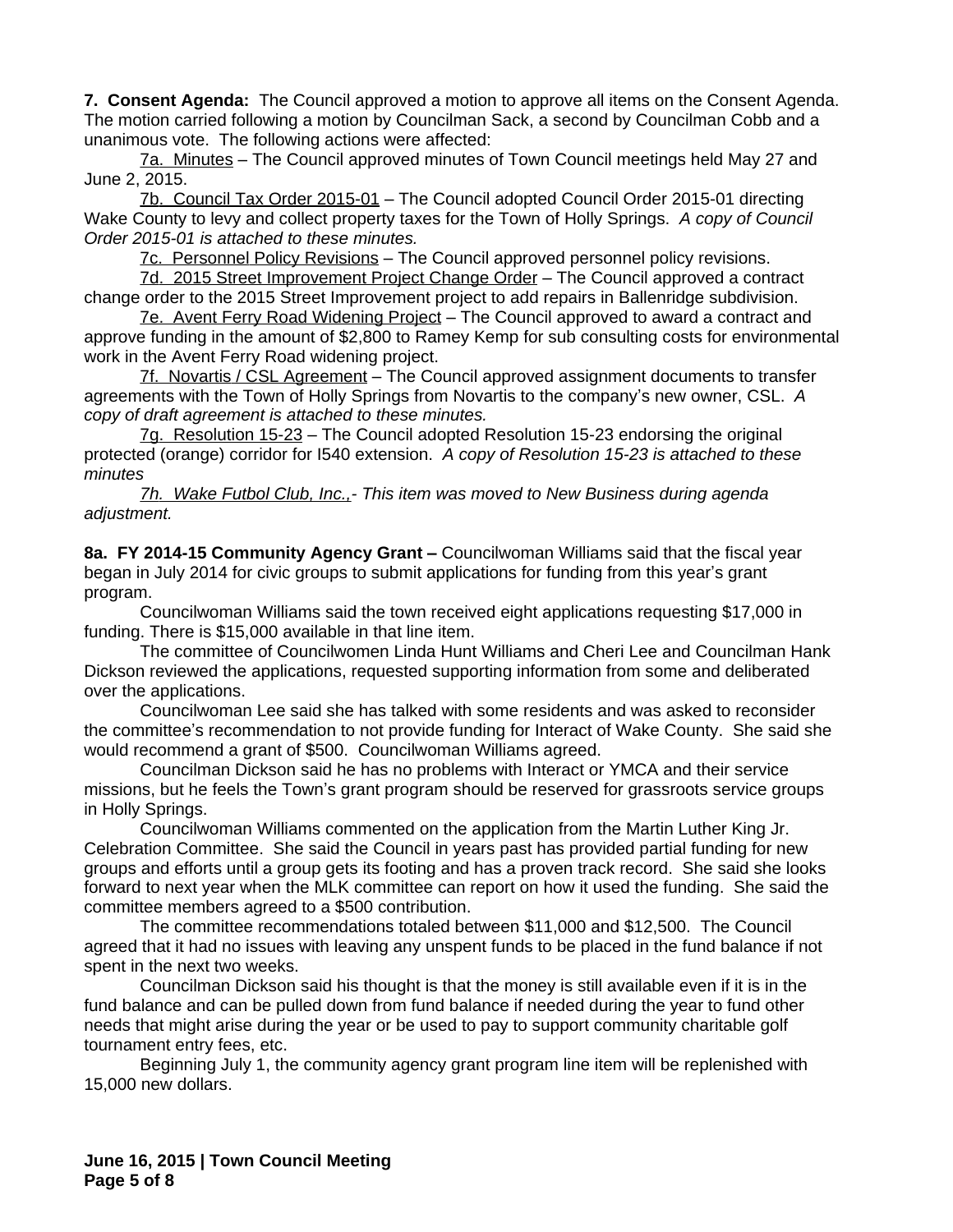**Action:** The Council approved a motion to award FY 2014-15 community agency grants as follows:

| <b>Agency</b>                                   | <b>Requested Amt.</b> | <b>Committee Recommended</b> | <b>Council Award</b> |
|-------------------------------------------------|-----------------------|------------------------------|----------------------|
| <b>Gold Hawks Club Inc.</b>                     | \$2,500               | \$2,500                      | \$2,500              |
| <b>Holly Springs Arts Council</b>               | \$2,500               | \$2,500                      | \$2,500              |
| <b>Holly Springs Community</b><br><b>Band</b>   | \$2,000               | \$2,000                      | \$2,000              |
| <b>Holly Springs Food</b><br>Cupboard           | \$2,500               | \$2,500                      | \$2,500              |
| <b>Holly Springs High School</b><br><b>PTSA</b> | \$2,000               | \$1,500                      | \$1,500              |
| <b>Interact of Wake County</b>                  | \$2,500               | \$500                        | \$500                |
| <b>Kraft Family YMCA</b>                        | \$500                 | \$500                        | \$500                |
| <b>MLK</b>                                      | \$2,500               | \$500                        | \$500                |
| <b>TOTAL</b>                                    | \$17,000.00           | \$12,500.00                  | \$12,500.00          |

**Motion by**: Sack **Second by**: Cobb **Vote:** Unanimous.

**8b. Holly Springs Parks and Recreation Advisory Committee Appointments –** Mr. Bradley said the Parks and Recreation Advisory Committee has three vacancies that need to be filled due to terms expiring for three members. After advertising on the Town's website, the Parks and Recreation office has received five applications.

Councilman Dickson remarked how difficult the decision is because of the high quality and unique qualifications of all of the applicants.

**Action #1:** The Council approved a motion to reappoint LeeAnn Plumer and Elizabeth Stone and to appoint Alice Reese to the Holly Springs Parks and Recreation Advisory Committee with terms expiring June 30, 2018.

**Motion by:** Dickson **Second by:** Williams **Vote:** Unanimous**.**

**8c. Engineering Design and Construction Standards Amendments –** Ms. Parrish said the Town's Engineering Design and Construction Standards give guidance and govern projects that are built within the Town of Holly Springs. These design and construction guidelines have not been updated since 2007. Since then many of the statutes, ordinances, industry standards, means and methods have changed.

She said staff recommends numerous updates to text and details that have been incorporated over the last several months. These updates are fairly significant and necessary to continue the high standards of the Town and to minimize future infrastructure costs to the Town in later years.

Since the updates encompass all sections and details, a new updated version will be given to staff and contractors, developers and engineers to replace the existing document that was approved and published in 2007. The updates will be available for free download via the Web or via hard copy with a nominal cost. Below is a summary of the more significant changes. Going forward, quarterly updates will be processed.

- Clarified standards for secondary access requirements for subdivisions
- Clarified standards for phasing of subdivisions
- Several requirements of the Fire Department have been updated in the standards
- Organized and cleaned up cross section descriptions
- Revised all paving/asphalt sections to current standards
- Reference the street tree ordinance

**June 16, 2015 | Town Council Meeting Page 6 of 8**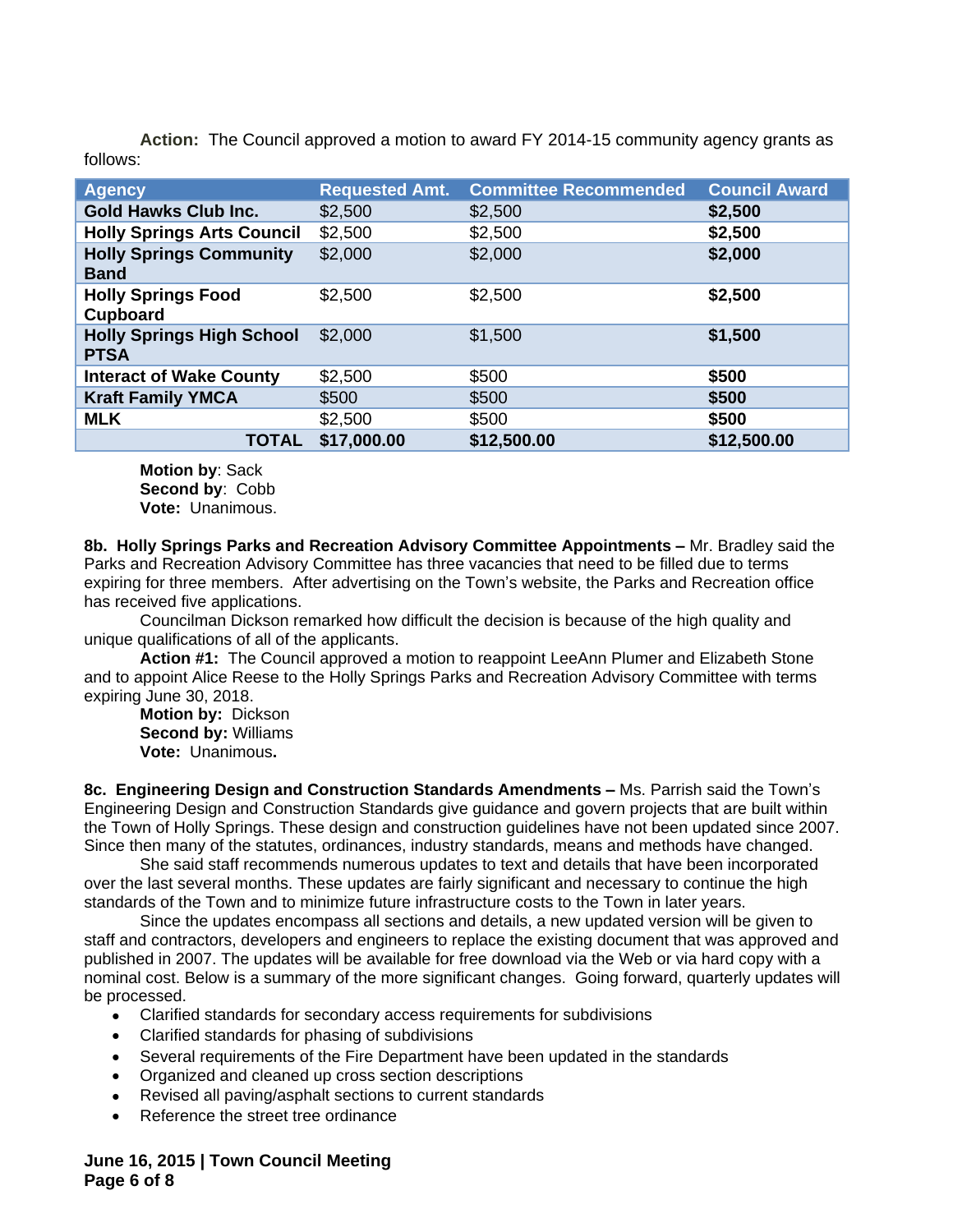- Updated all soil and erosion control device information with the current state standards
- Clarified the requirements for residential lot erosion control
- Sewer or water crossing details under streams
- Ductile iron cement lined force main no longer allowed, as well as updated sewer and water installation requirements per the industry standard and state standards
- Created new pump station standard section
- Greatly reduced the stormwater section to reference state standards
- Revised the as-built checklist to represent the items we actually need to maintain a GIS system
- Updated the entire reclaimed section to reference the new state standards. **Action:** The Council approved a motion to adopt Resolution 15-22 to adopt and enact a

significantly modified Town of Holly Springs Engineering Design and Construction Standards manual. **Motion by**: Williams

**Second by**: Cobb

**Vote:** Unanimous.

*A copy of Resolution 15-22 is attached to these minutes.*

**8d. Bass Lake Sewer Line Project –** Mr. Levitt said the Bass Lake interceptor gravity sewer line is critical to the operation of the Town's wastewater collection system. The line serves a large drainage basin, and it is located in an environmentally sensitive area near the shores of Bass Lake.

He said flow projections in previous studies indicate that the existing line may be near its hydraulic capacity. Flow monitoring was performed in a previous study and indicated a significant amount of infiltration and inflow into the interceptor which further diminishes the capacity of the line and also causes increased flow to the Bass Lake pump station. This infiltration and inflow is caused by stormwater and groundwater entering the pipeline in various unwanted manners.

The scope of the contract prepared by Diehl and Phillips, P.A. includes cleaning and television inspection of the 2,400 feet of pipeline, a report regarding the sources of infiltration and inflow detected by the inspection, and recommendations for improvements to reduce this unwanted flow.

**Action:** The Council approved a motion awarding contract and approving \$25,000 in funding, inclusive of contingency, to Diehl and Phillips, P.A. for Bass Lake sewer line inspection.

**Motion by**: Williams **Second by**: Cobb **Vote:** Unanimous.

**8e. No Parking Ordinance Amendment –** Ms. Parrish said that Earp Street recently was improved to meet current standards. Due to the volume of traffic and this road's providing a parallel facility to Holly Springs Road, the lanes were widened to 12-foot width, and a centerline was painted. As a result of these improvements, there is no longer room for on-street parking.

**Action:** The Council approved a motion to adopt Ordinance 15-07 to amend the municipal code Chapter 12 Article VII to include no on-street parking along Earp Street from Bass Lake Road to Main Street.

**Motion by**: Cobb **Second by**: Dickson **Vote:** Unanimous. *A copy of Ordinance 15-07 is attached to these minutes.*

**8f. Union Ridge Infrastructure Reimbursement Agreement –** Ms. Parrish said the Union Ridge Subdivision development plan was approved by Town Council in July 2005. An infrastructure agreement memorializes several items associated with the development plan and the reimbursements for oversized infrastructure.

 Construct an oversized gravity sewer line to handle upstream development and the developer to be reimbursed the difference in the cost between what is needed for the subdivision and what is proposed for build-out. \$170,540.00 available for reimbursement.